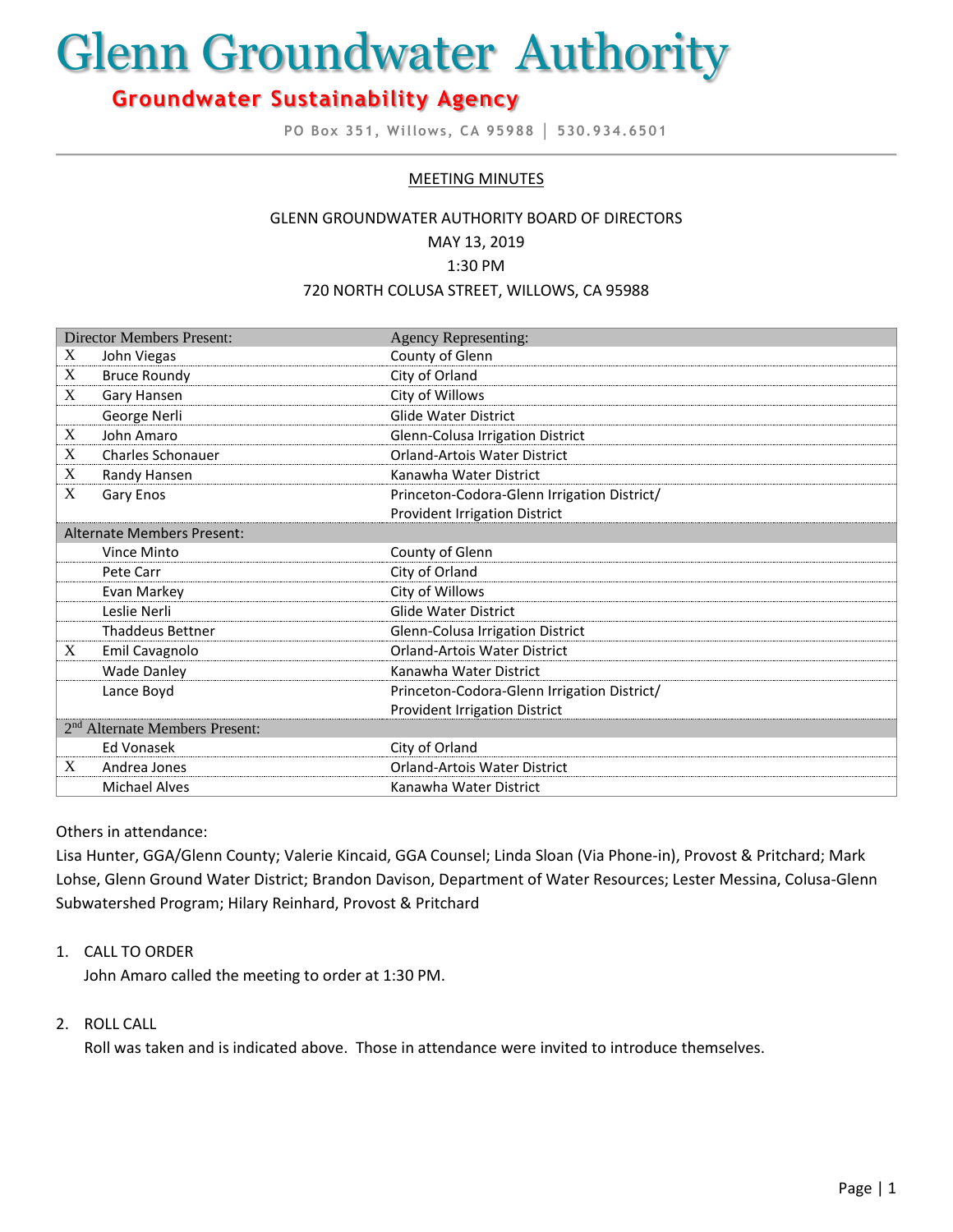#### 3. APPROVAL OF MINUTES

- a. Approval of meeting minutes from April 8, 2019.
- b. Approval of special meeting minutes from May 8, 2019.

Meeting minutes were not available for review and will be considered at the next Board meeting.

#### 4. PERIOD OF PUBLIC COMMENT

None

#### 5. STAFF UPDATES

Lisa Hunter provided a Program Manager Report and highlighted items including:

- Continued distribution of SGMA Fact Sheet, Subbasin Fact Sheet, and email distribution list sign-up sheet during grower permit renewals.
- Attendance at the Glenn Ground Water District Board meeting on May 1, 2019.
- Colusa Subbasin GSP Development Proposition 1 Grant progress report and invoice were submitted. The GGA also invoiced the CGA for project costs for the quarter.
- HCM/Water Budget Project has focused on water budget development and refinement. A CGA/GGA TACs will recommend a date to moving forward with or without the C2VSim FG (DWR model) release.
- A new site has been selected for a new monitoring well near Arbuckle utilizing DWR's Technical Support Services

#### 6. FINANCIAL REPORT

- a. Review and accept Monthly Activities Report
- b. Review and consider approval of claims

The Monthly Activities Report and Claims Summary were included in the meeting packet materials. A motion was made to accept the Monthly Activities Report as presented.

Motion: John Viegas, Second: Gary Hansen, Vote: Unanimous

A motion was made to approve Claims as presented.

Motion: Gary Hansen, Second: Gary Enos, Vote: Unanimous

# 7. LONG-TERM FUNDING

- a. Consider adoption of the GGA Proposed Five Year Budget as presented in the GGA Fee Study.
- b. Consider adoption of the Proposition 218 Notice and Hearing Schedule.
- c. Consider adoption of the GGA Fee Study.

The Board reviewed the budget. A motion was made to adopt the budget as presented.

Motion: John Viegas, Second: Randy Hansen, Vote: Unanimous

The Board reviewed the Proposition 218 Notice and Hearing Schedule. Gary Hansen requested clarification on what the recommended long-term fee was. Valerie Kincaid explained the maximum fee has to be approved minus inflation for the Proposition 218 process. If the fee is approved, the GGA may charge the maximum fee or something less, but it cannot exceed the cost of service. The GGA is only required to hold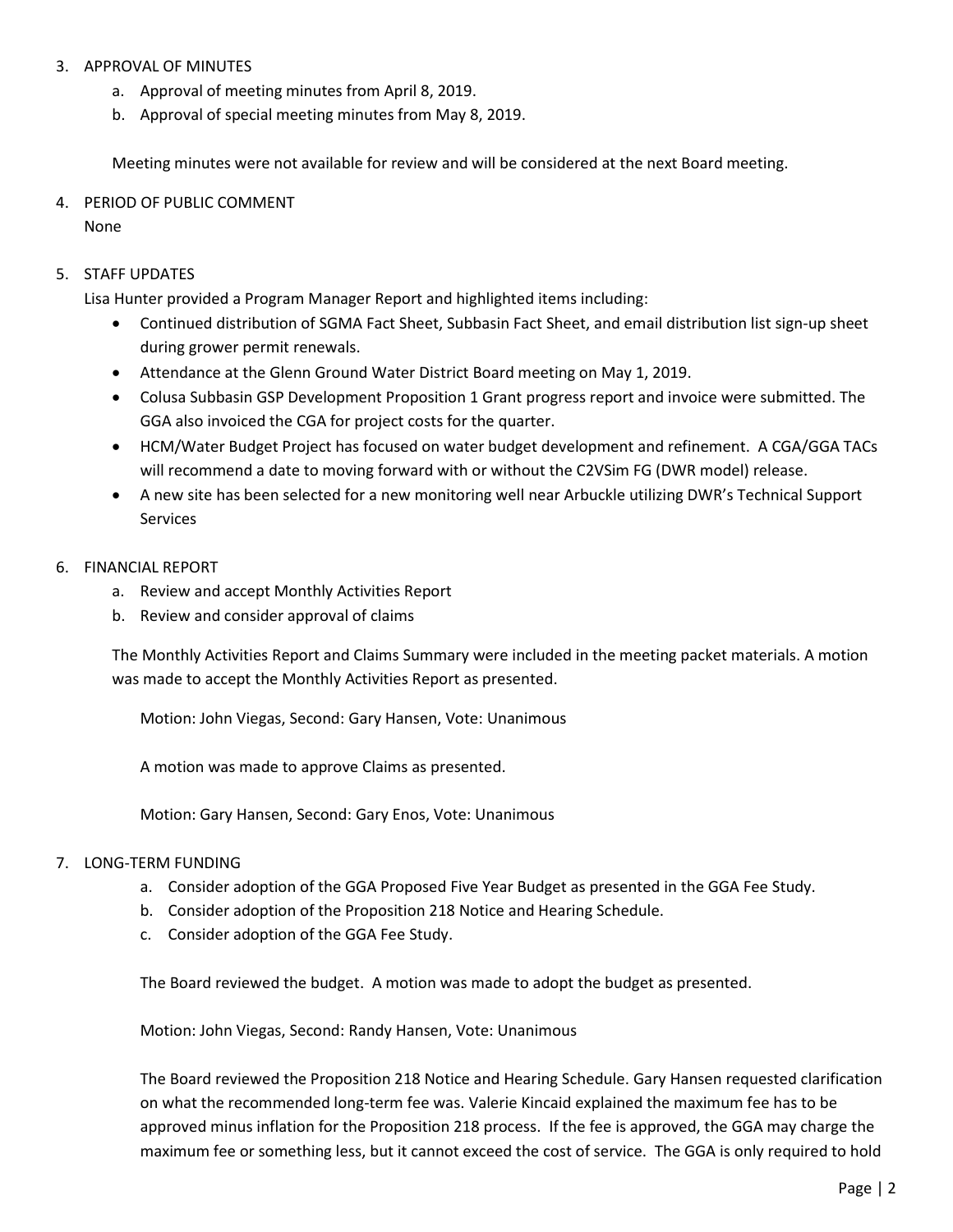one protest hearing at least 45 days after the mailing notice has been sent out. There was a motion to adopt the Proposition 218 Notice and Hearing Schedule as presented. The Public Hearing will be held on July 8 at 5:30 PM at the Willows City Council Chambers.

Motion: John Viegas, Second: Gary Enos, Vote: Unanimous

There was a motion to adopt the Fee at \$1.93 per acre. Ms. Kincaid clarified the fee cannot be adopted until the Public Hearing has occurred. The item is intended to adopt the Fee Study. The motion was amended to adopt the Fee Study.

Motion: Gary Enos, Second: Gary Hansen, Vote: Unanimous

# 8. GLENN GROUND WATER DISTRICT UDPATE

- a. Discuss letter received from the Glenn Ground Water District requesting a seat on the GGA Board.
- b. Discuss procedure and requirements for new member agencies.
- c. Provide direction to Program Manager, Legal Counsel, and/or Committees as needed.

The Board discussed the letter received from the Glenn Ground Water District. Excerpts from the JPA regarding new membership are included in the meeting packet. Lisa Hunter also distributed a map showing the Glenn Ground Water District boundaries in relation to the GGA and the Colusa Subbasin. John Amaro asked for clarification on what the breakdown of what the fee is for districts. Ms. Hunter explained there is a fixed fee portion and a per-acre fee component. It was further clarified that the cities' contribution is a fixed fee and a population-based component. Gary Hansen asked if the Glenn Ground Water District completed the processes and was officially formed. Mark Lohse confirmed the District have gone through the formal process of formation. Ms. Hunter stated it is her understanding that they will conduct a Proposition 218 process as well. The County has paid the acreage fee for the Glenn Ground Water District area for the past two years. Gary Enos asked how many acres were in the district. Mr. Lohse stated there is approximately 27,000 acres. There were also questions regarding the formation date of the District, acreage, and number of landowners. Mr. Amaro suggested having the Budget Committee or Executive Committee discuss options and bring a recommendation back to the Board. It was decided the Executive Committee would carry out this task.

# 9. COMMITTEE UPDATES

- a. Executive Committee
	- i. CGA/GGA Joint Executive Committee

The GGA Executive Committee has not met and has nothing new to report. The next meeting is May 22, 2019.

The CGA/GGA Joint Executive Committee has not met and has nothing to report.

- b. Funding Ad Hoc Committee The Funding Ad Hoc Committee met on April 15 and May 1, 2019 and mainly discussed the five-year budget.
- c. Stakeholder Engagement Committee The Stakeholder Engagement Committee has not met and has nothing new to report.